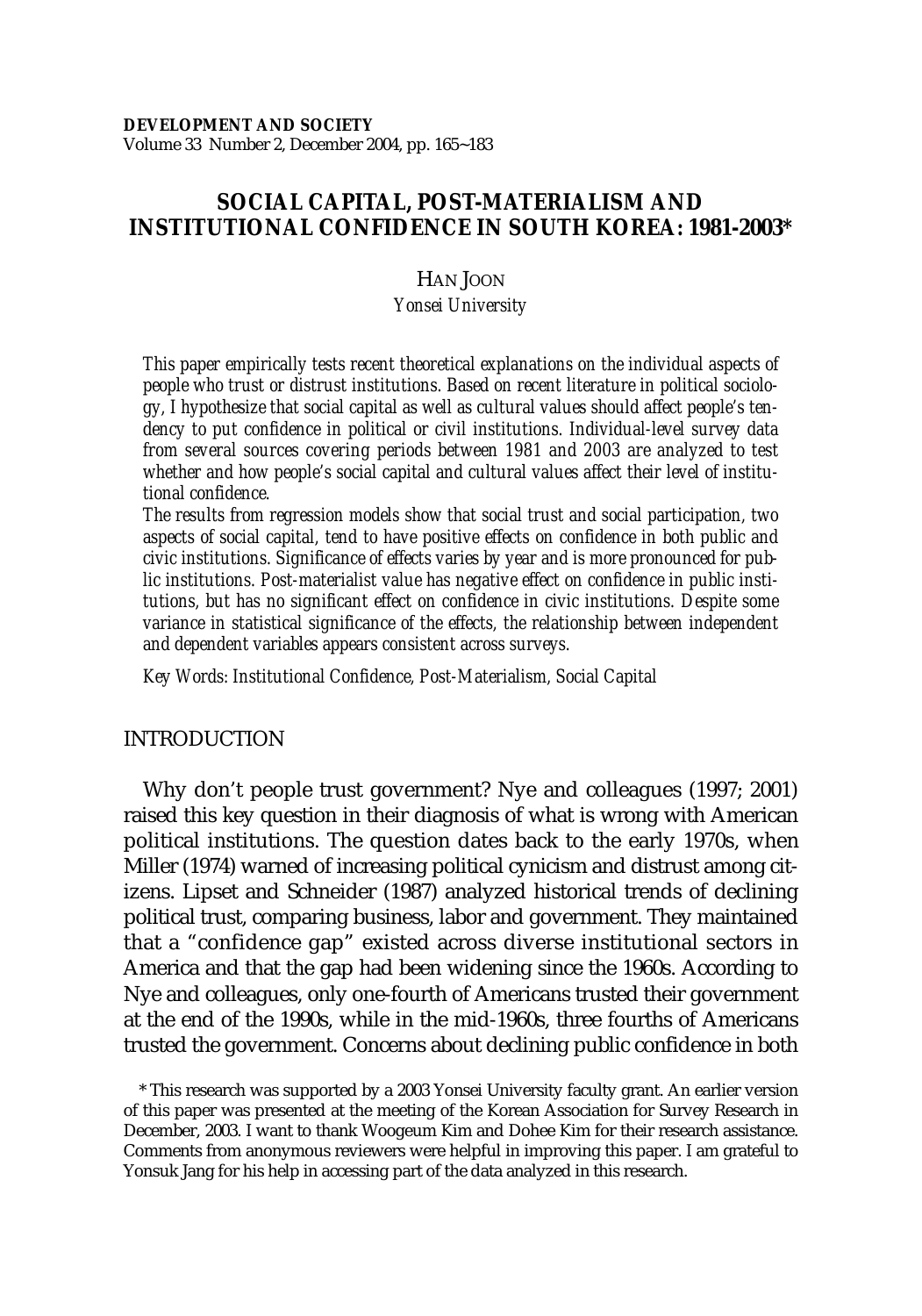political and civil institutions begin with the assumption that support and trust are essential for the functioning of institutions in a democratic society.

At the beginning of the twenty-first century, the United States is not the only country concerned with declining public confidence in institutions. In their edited volume comparing public attitudes toward democracy in the U.S., European countries, and Japan, Pharr and Putnam (2000) reported that declining institutional confidence plagued almost all the tri-lateral countries. They summarize this situation as "disaffected democracies." It is ironic that democracies face strong internal threat by lessening confidence among citizens, when they are ready to announce victory over external enemies.

The situation is even worse for the countries that are recently democratized. Recent studies show that post-communist societies suffer from lack of public confidence in institutions, especially political institutions (Mishler and Rose 1997; 2001). In Poland, for example, people's confidence in parliament and government, which once showed a high level of 85 and 65 percent between 1989 and 1993, dramatically fell to a low of 20 percent within five years (Sztompka, 1999). South Korea provides another case of rapid decline in public confidence in political and civil institutions (Kim, 2002). According to the World Value Survey results, Koreans'confidence in parliament declined from 70 to 15 percent between 1981 and 2001, while confidence in courts and civil servants declined from 80 to 45 percent during the same period. Survey results show that Korean "democracy in the aftermath of democratization" (Choi, 2002) shows symptoms of general crises.

Since the mid-1990s, South Korea faced self-defeating consequences emerging from the very mechanism credited for the explosive economic growth. According to Chang (1999), patriarchal political authoritarianism, chaebol's despotic and monopolistic business practices, abuse and exclusion of labour, neglect of basic welfare rights, ubiquitous physical dangers, and ideological self-negation are all examples of such hazardous consequences from compressed modernity in South Korea. It is not surprising that confidence in institutions should dwindle when individuals find those institutions incapable of coping with such pervasive problems. In this respect, decline in institutional confidence could be attributable to the malfunction or dysfunction of those institutions and consequent loss in trustworthiness. Therefore, it is crucial to understand the nature of institutional arrangement, and to evaluate institutional performance in order to explain the changing level of institutional confidence among people.

In this paper, however, I am more interested in the individual aspects of individuals who trust or distrust institutions. Much recent research has shown that social capital, as well as cultural values, should affect the ten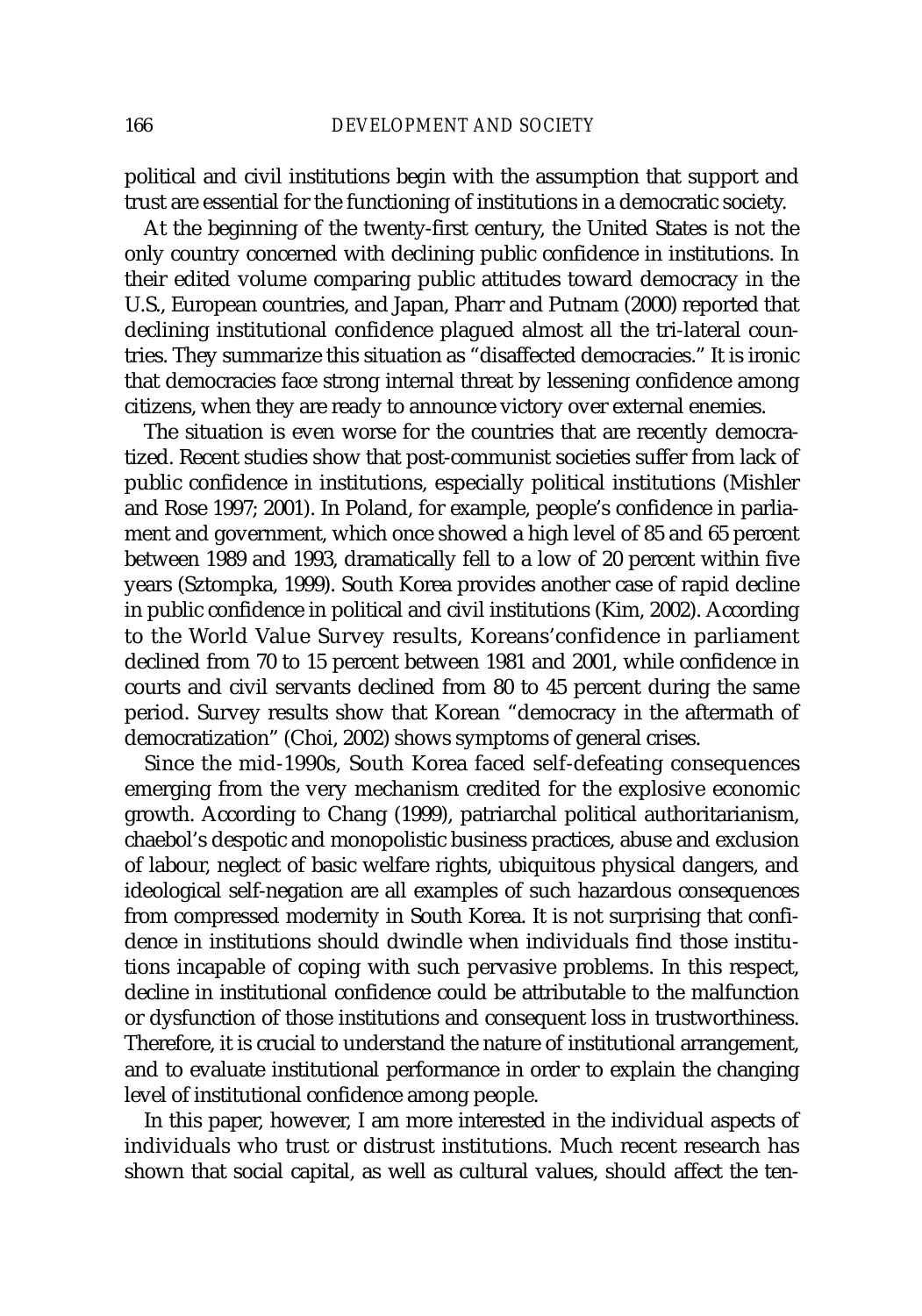dency to put confidence in political or civil institutions (Nye, 1997, 2001; Pharr and Putnam, 2000). Rapid changes that Korean society has experienced at the macro-level should have concurrent changes at the micro-level in individual psyches and culture. In other words, Koreans' habits of heart should have been largely shaped by the macro social changes. Patterns of social interaction and relationships among people should also reflect the structural changes in polity, economy and society. Therefore, one can say that social capital and cultural values deserve due credit for affecting confidence in institutions.

I use survey data from several sources, covering periods between 1981 and 2003 to examine whether and how social capital and cultural values affect the level of institutional confidence. I begin with conceptual issues of institutional confidence, and then review theoretical backgrounds on social capital and cultural values. Next, I present hypotheses on the impact of social capital and cultural values on the level of institutional confidence. Descriptions of data and analytical methods follow, and results from statistical analyses are presented. I conclude with discussions on the implications of the findings and limitations of this study.

# CONCEPTUALIZING INSTITUTIONAL CONFIDENCE

According to Earle and Cvetkovich (1995), only "inter-personal trust" can be meaningfully defined; all the other forms of trust are derivative in that they cannot be based on face-to-face commitment. However, many social scientists apply the concept of trust in diverse situations other than interpersonal relations. They would probably agree with Barber (1983: 18), who argued that "we may usefully think of these various kinds of trust as existing not only between individual actors, but also between individuals and systems. Applying Fukuyama's (1995) concept of "radius" of trust, Sztompka (1999) maintained that we can theorize trust at multiple levels, starting from interpersonal relations to social categories (such as race, gender, or religion), social roles (such as parents or occupations), social groups (such as cabinets, sports teams, or work groups), institutions or organizations (such as armies, churches, courts, police, or banks), technical systems (such as transportation, communication, or stock trading systems), and finally reaching entire societies or social order. According to Sztompka, institutional trust stands in the mid of the continuum ranging from the interpersonal to the societal level. In this reasoning, institutional trust is distinguished from interpersonal trust only in its scope or level. The internal logic of trust remains the same whether it applies to relations between per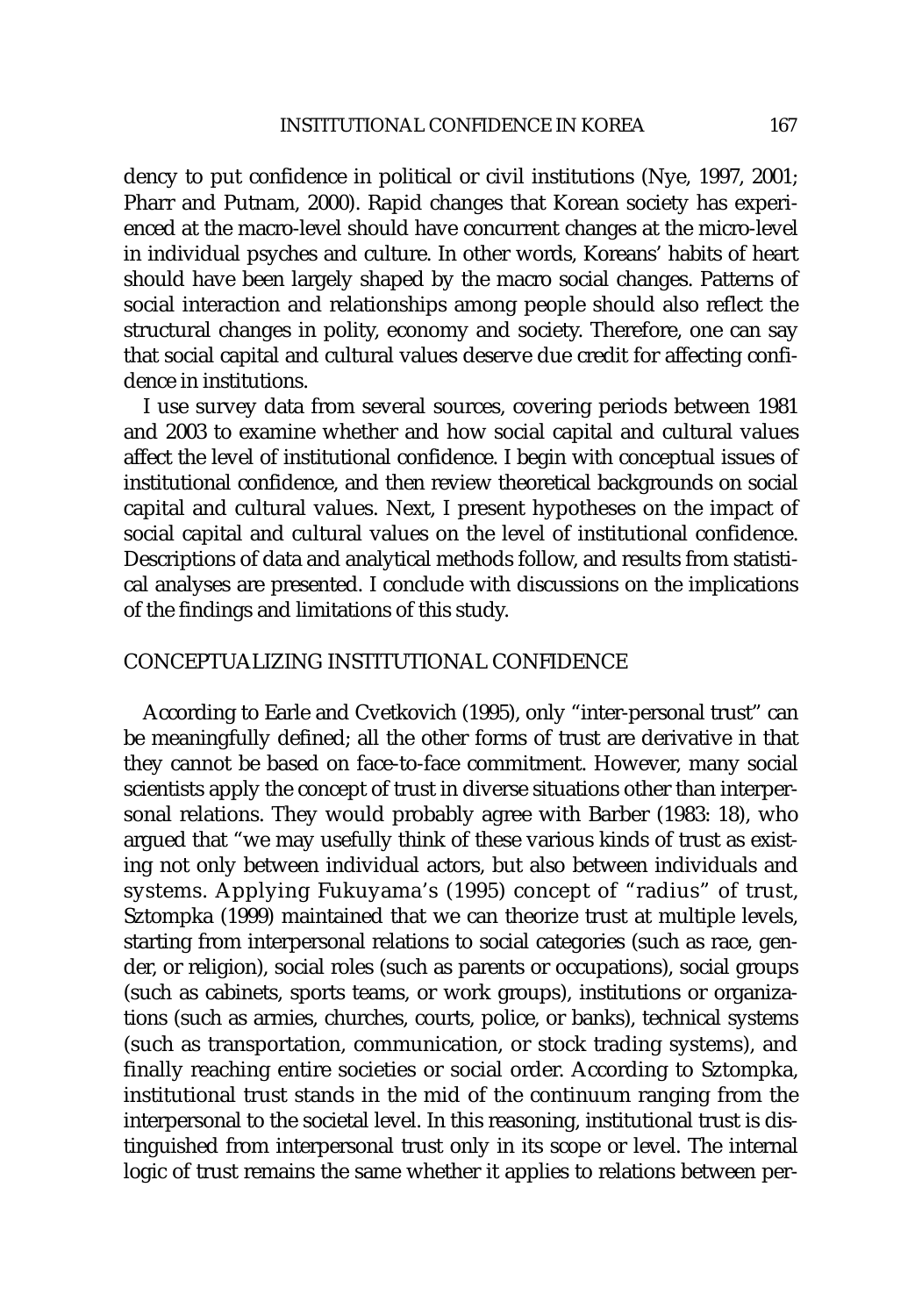sons or to relations between person and institutions.

Hardin (2002) criticized the view that various concepts of trust differ only by their level or radius of application as too simplistic. We can summarize his argument as follows. Those who view trust from a normative or nonrational perspective regard trust as one-part or two-part relations in nature. Here, a one-part relation implies that trust depends only on the disposition of the trusting person, and two-part relations imply that the relationship between the trusting person and the trustee determine trust. Trust, however, is more complex and conditional, and should be regarded as a three-part relation, where A trusts B to do X. In this sense, trust can be seen as "encapsulated interest." This means that the trusted person should have enough motivation and interest to satisfy the expectation of the trusting person. It is assumed that the trusting person has options to affect the behavior or decision of the trusted person, and that the information and knowledge necessary for making a decision is available to the trusting person.

Hardin rejected the concept of institutional trust mainly on the grounds that trust relationships as defined above cannot exist between a person and institutions. As the relationship between a person and institutions or organizations is asymmetric in nature (Coleman, 1990), an individual person cannot have comprehensive information on how institutions or organizations are administered, nor have leverage to pursue his/her own interest against institutions or organizations. Therefore, when an individual puts trust in a certain institution, it cannot be more than just having a general expectation about the institution. If an individual person can show general expectation without leverage to pursue his/her interest, it is better to call it confidence rather than trust.

Luhmann (1988) also made a conceptual distinction between confidence and trust. According to him, both familiarity and confidence assume asymmetric relationships between system and environment, and especially, confidence has much to do with such institutions as religion, politics, or law, which appear in the course of adapting to danger or contingency. In contrast, trust appears only in modern society, where danger is replaced by risk, and it concerns internal calculation of external conditions inducing risk. Following Luhmann and Hardin, Heimer (2001) clarified a family of concepts relating to trusting relationships in a table.

Heimer added 'faith' and 'legal trust' to Luhmann's distinction between confidence and trust. To the extent that a person believes that the trustee is certain to act in his/her interest, and continues to believe this, despite information about conflicts of interest or evidence of the hostility or indifference of the trustee, then he/she is acting on the basis of faith. In trust relations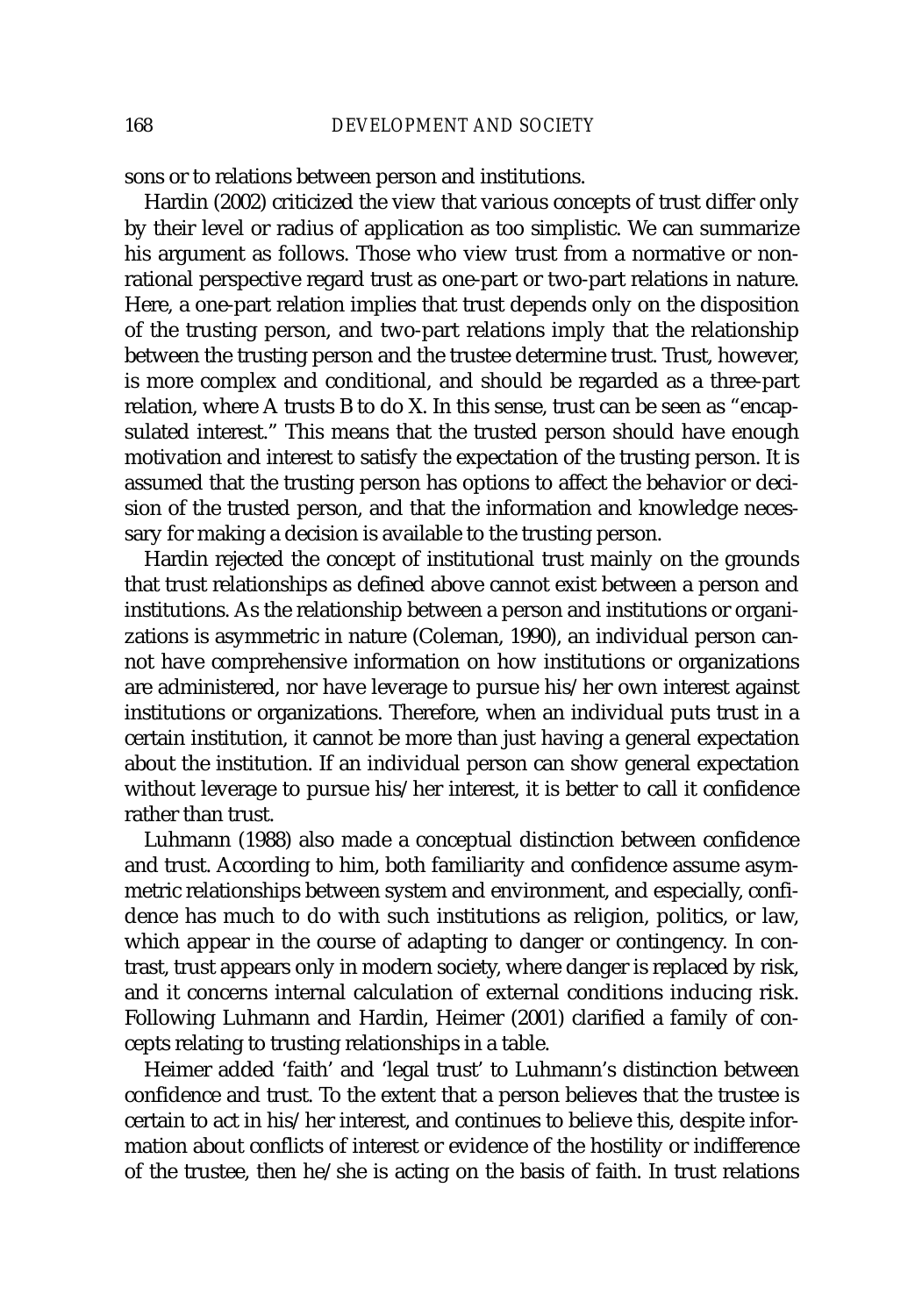|                                                                                                                                                                                            | Faith | Confidence | Legal Trust | Trust/Distrust |
|--------------------------------------------------------------------------------------------------------------------------------------------------------------------------------------------|-------|------------|-------------|----------------|
| 1. vulnerability-entrustors<br>have something of value that<br>can be or must be entrusted                                                                                                 | O     | Ω          | Ω           | O              |
| 2. uncertainty-entrustors<br>recognize their vulnerability<br>and the disparity between<br>their interests and those of<br>trustees/and see that outcomes of<br>interactions are uncertain |       | Ω          | Ω           | O              |
| 3. Trustees or trustees' agents<br>acknowledge obligation to listen<br>to complaints about entrustors'<br>uncertainty and vulnerability                                                    |       |            | О           | O              |
| 4. Entrustors have the right to try to<br>influence trustees or alter situation                                                                                                            |       |            |             | O              |

#### **TABLE 1.** THE FAMILY OF TRUST RELATIONS

Source: Heimer (2001), p. 46.

falling into the category of legal trust, a person may feel vulnerable and uncertain about the trustee's intentions and competence, and may know that a specific person is supposed to listen to complaints on these subjects, but discover that no one will do more than listen. Such a situation is similar to legal arrangement of a trust, where a trustee's obligations are legally fixed and not subject to negotiation. The pure form of legal trust is exceptional in reality (Heimer, 2001: 47-8).

Heimer did not directly link such conceptual typology to the distinction between objects of trust. However, we can infer from Luhmann's and Hardin's expositions that the distinction between confidence and trust corresponds to the distinction between institutions or corporate actors and individual actors as objects of trust. When the object is an abstract entity such as society in general, certain institutions, or social categories, which are difficult to specify concrete relationships with, then the relationship is prone to be faith or confidence. On the other hand, if the object is more concrete in nature, such that we can make specific relationships with, then the relationship tends to be legal trust or trust. In this study, I intentionally use the concept of confidence to emphasize the asymmetry in influence and information between an individual citizen and public or civic institutions. Although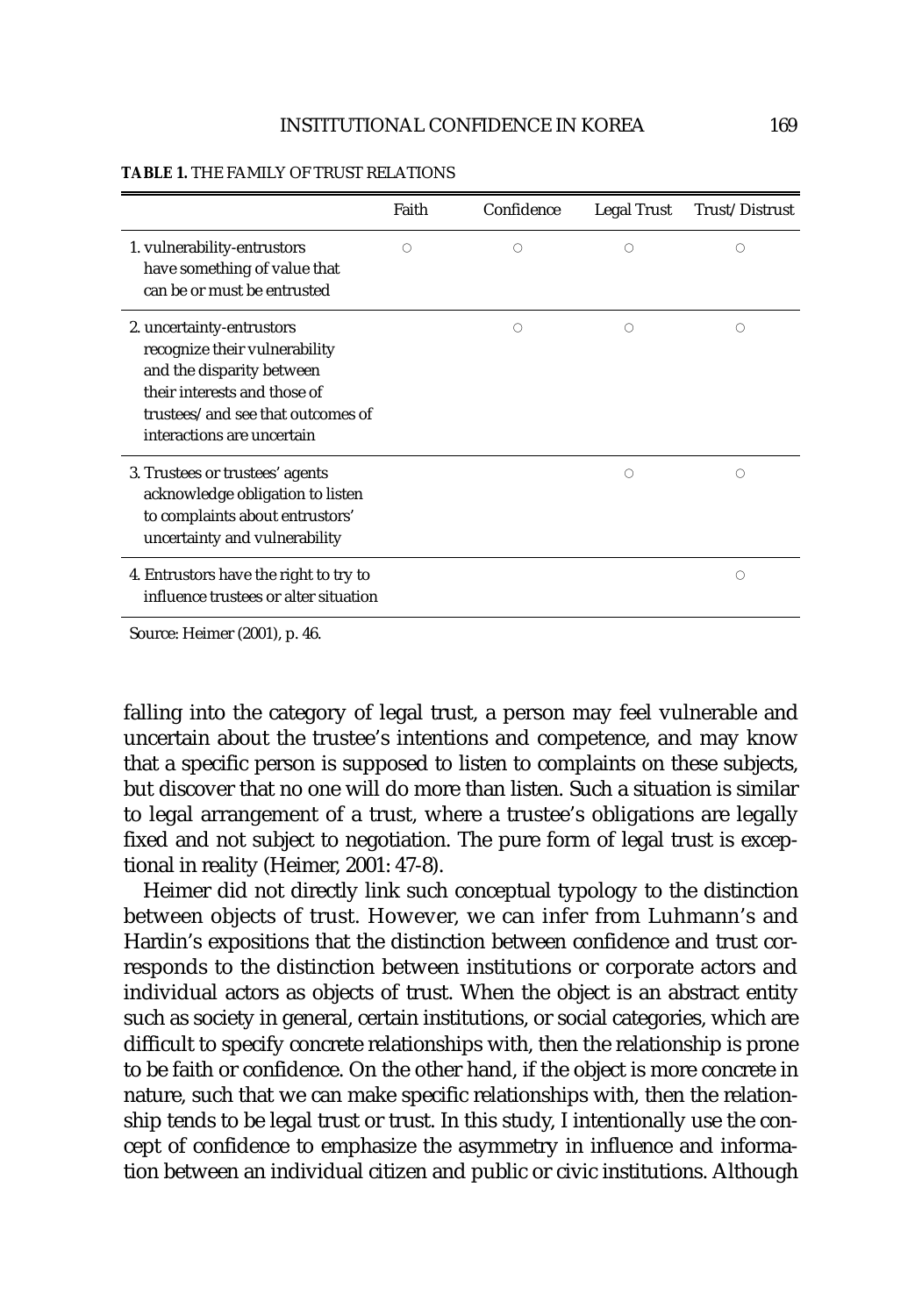citizens recognize that their interests depend on the performance of institutions and competence of incumbents, they are constrained in their capacity to directly influence the arrangement of institutions. Therefore, people's level of confidence in institutions reflects their experiences with institutions and also their social and cultural value orientations.

# SOCIAL CAPITAL AND INSTITUTIONAL CONFIDENCE

Recently, scholars in sociology, economics, and political science have converged on the concept of "social capital" as a comprehensive explanation for why some communities are able to resolve collective problems cooperatively while others are unable to bring people together for common purposes (Coleman, 1990; Fukuyama 1995; Putnam, 1993). Scholarly interest in social capital has been largely motivated by the linkage between the levels of social capital and collective outcomes; high levels of social capital appear to be crucial for such measures of collective well-being as economic development, effective political institutions, and low crime (Fukuyama, 1995; Putnam, 1993).

Coleman (1990) and Putnam (1993) postulated social capital as a property of communities. However, social capital as collective property should have its micro-foundation at the individual level. After all, it is not a "community" that participates or builds trust, but the people who comprise that community who belong to civic organizations and acquire positive feelings towards others. Brehm and Rahn (1997) regarded social capital as an aggregate concept that has its basis in individual behavior, attitudes, and predispositions. More specifically, they argue that social capital manifests itself in individuals as a tight, reciprocal relationship between levels of civic engagement and interpersonal trust.

Brehm and Rahn (1997) postulated that confidence in institutions should be seen as an outcome of social capital processes. According to them, interpersonal trust and civic engagement, which jointly comprise social capital, contribute to an individual's confidence in institutions. People who trust others have greater confidence in political and civic institutions. Because misanthropes doubt that others have benign intentions, they may believe that everyone is a potential cheater. People with a high degree of trust, on the other hand, do not fear that they will be taken advantage of by following the rules because they expect that others will follow them also. Therefore, people who expect that others will comply with authorities find it easier to accept the decisions of authorities. Such compliance is of fundamental importance for the government, because it means that political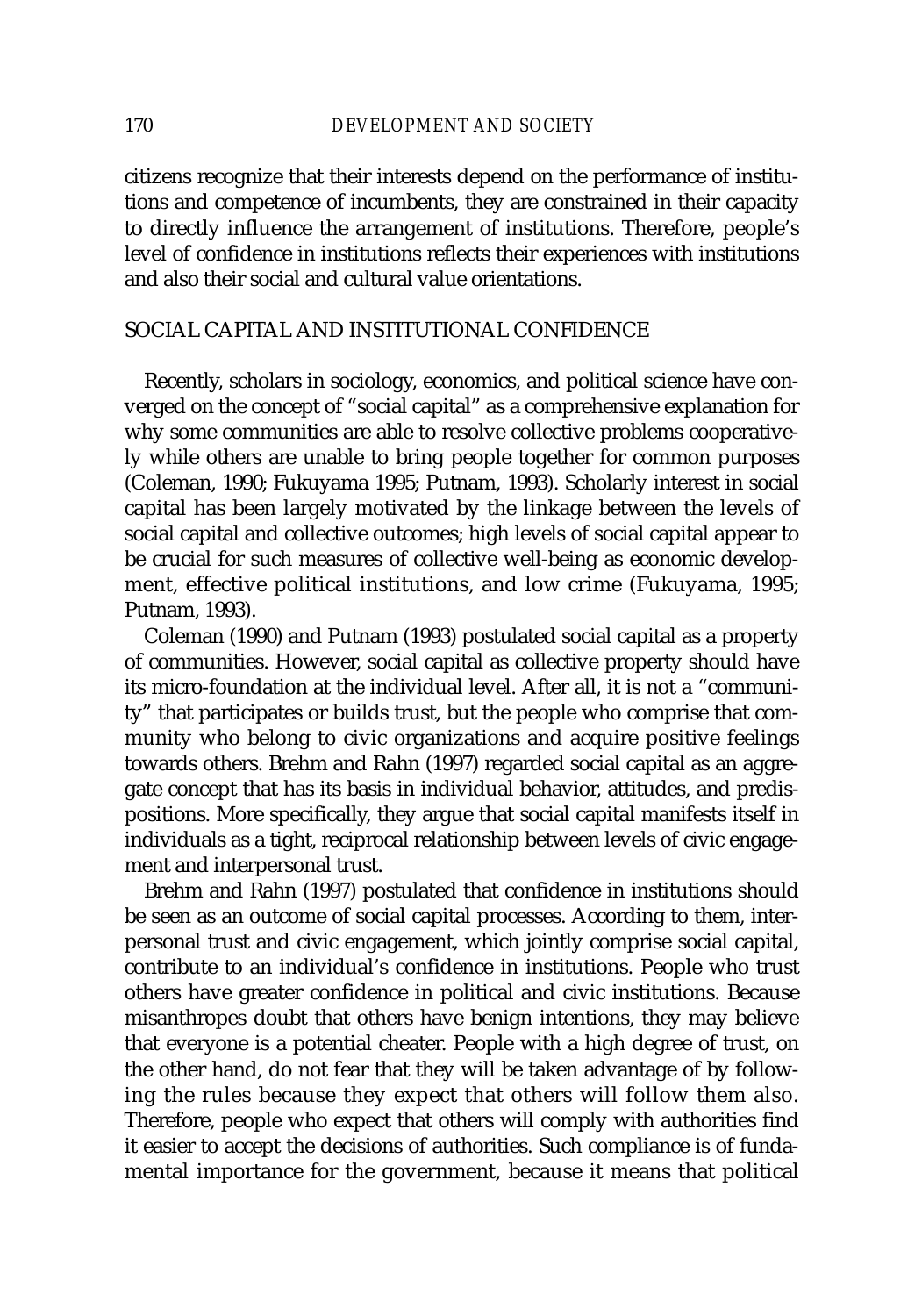authorities have less need to rely upon enforcement and coercion to control citizen's behavior.

Tocqueville (1954) favorably regarded the "art of association" as an important remedy in combating the government's centralizing tendencies. According to him, people who learned the virtues of self-interest through association with others would be less likely to look to the state for their needs and more likely to resist the temptations of centralization. However, the negative relationship between the level of civic participation and institutional confidence expected from Tocqueville's argument could be offset by the positive effect of civic culture (Almond and Verba 1963) or social capital (Putnam 1993) fostered by widespread civic participation. Putnam (1993) distinguished between horizontally organized (where all members are basically equal) and vertically organized (where power relations are hierarchical) associations, and argued that while horizontally organized associations build social capital and promote institutional confidence, vertically organized associations do not build social capital and many undermine it, leading to low levels of institutional confidence.

From the above discussion, I expect that social capital and social participation would have positive effects on the level of confidence in both public and civic institutions.

# POST-MATERIALISM AND INSTITUTIONAL CONFIDENCE

Inglehart (1990; 1997) revived the culturalist tradition in the study of democracy initiated by Verba and Almond (1963). According to him, when there is sufficient economic development to provide for the basic material needs of the population, then societies experience several changes in cultural values that are conducive to democracy. As service sectors and educational opportunities broaden, two changes particularly stand out: cognitive mobilization and a shift from materialist to post-materialist values.

Cognitive mobilization is an increase in the skills and the motivation required to engage in decision-making, including political decision making. According to Inglehart (1990), it is a byproduct of economic development because higher levels of education and service-sector employment raise a population's level of cognitive mobilization. According to Inglehart (1997: 330), persons in service sectors "become accustomed to thinking for themselves," and thus cognitive mobilization "makes mass publics more likely to want democracy and more skillful at getting it."

Cognitive mobilization and widespread material and physical security lead, in turn, to a shift from material values to post-material values.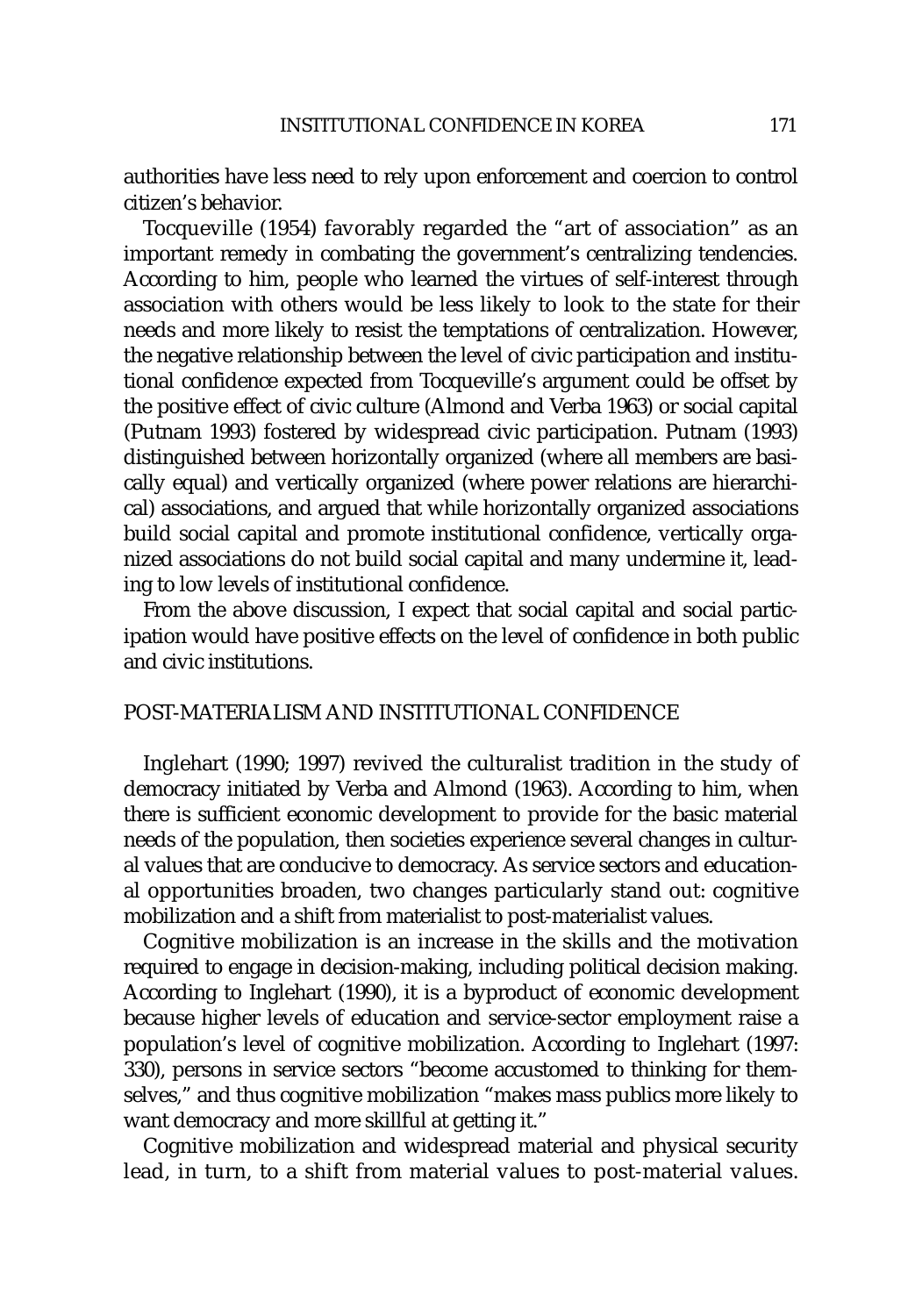Inglehart (1997) defines post-materialist values as emphasizing "individual self-expression and quality of life concerns." When materialists dominate a country's discourse, public opinion will be concerned with inflation, economic growth, and other issues that bear directly on citizens' material wellbeing. Post-materialists, on the other hand, are more concerned with personal autonomy, environmental issues, and quality of life concerns besides those directly linked to material possessions.

Inglehart argues that the post-materialist desire for self-expression and autonomy predisposes them toward democratic institutions and practice. Post-materialists tend to keep higher standards in evaluating their quality of life and opportunities for self-expression. Such high standards apply to the political life as well. Post-materialists are more critical of political elites and authority, and they are less satisfied with the performance of political institutions than materialists are. Therefore, post-materialist values should have a negative relationship with the level of confidence in political institutions (Inglehart 1997). Given that post-materialists are more critical of and less respectful of public authority, I expect that post-materialism would have a negative effect on the level of confidence in public institutions, but no effect on the level of confidence in civic institutions.

# PREVIOUS RESEARCH

Recently, individual confidence in public and civic institutions has received increasing attention and has been extensively studied by social scientists. In western democracies, following the lead of Miller (1974) and Lipset and Schneider (1987), Nye and colleagues (1997) studied the reasons for declining confidence among American citizens; Klingemann, Fuchs and colleagues (1995) examined the dynamics of political trust in European countries, while Norris and colleagues (1999) and Pharr, Putnam and colleagues (2000) compared confidence in institutions across countries of established democracies. Confidence in institutions among members of new democracies has been studied by Mishler and Rose (1997, 2000) and Sztompka (1999). These extensive studies on institutional confidence show that subjective conditions are important factors in the level of confidence, as well as the objective performance of institutions.

In Korea, confidence in government and other public institutions appeared as a topic for systematic empirical research in the late 1980s. Bae and Lee (1988) used their own survey research data to examine the determinants and consequences of levels of confidence in government among citizens and college students. They included both individual backgrounds and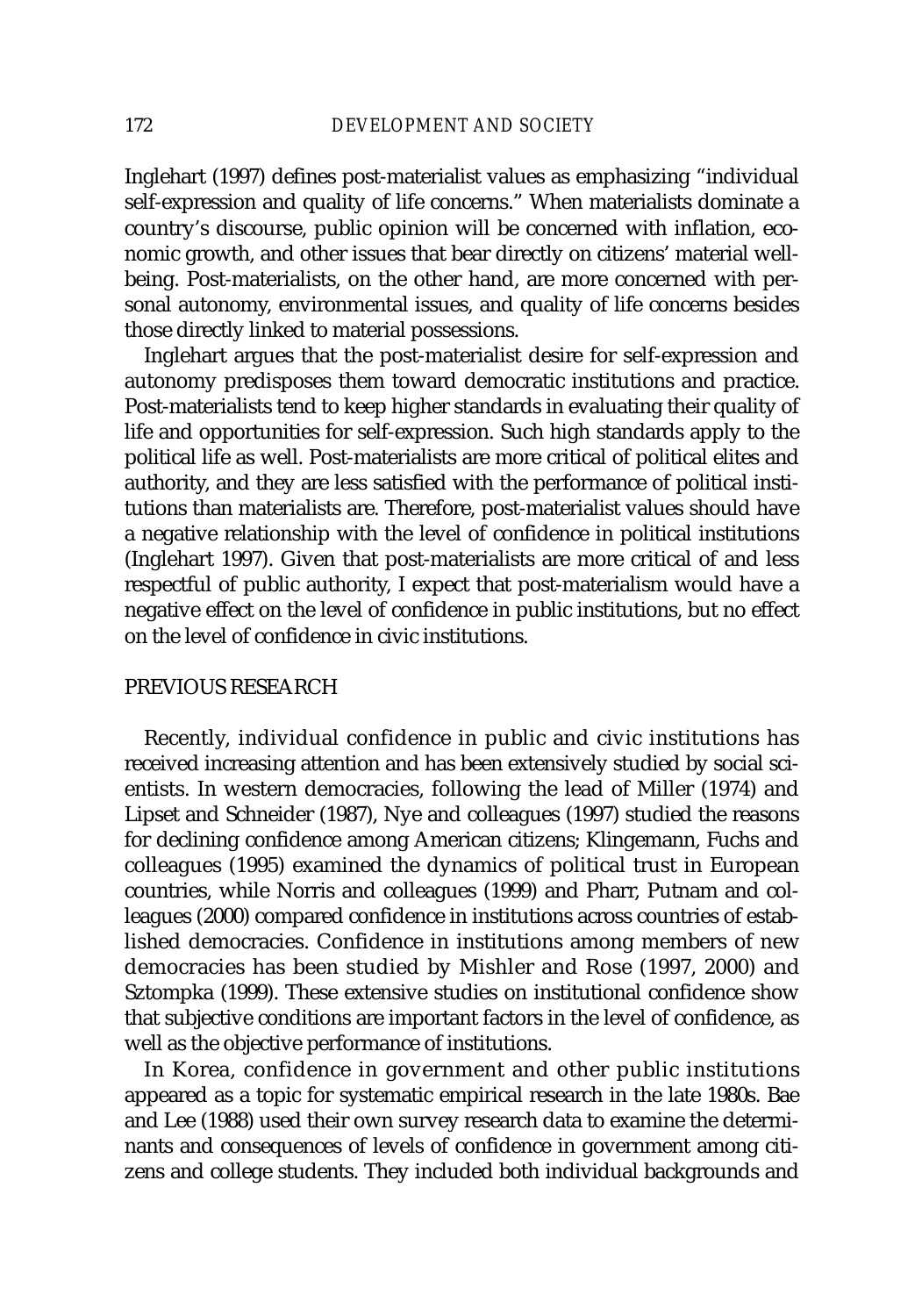subjective assessments of government performance in their model. Their study served as the first systematic empirical research on this issue, but their use of subjective measures of performance rather than objective measures undermined the reliability of the study.

Recently, the issue of confidence in institutions garners increasing attention from social scientists. As Yee (1998) explicated, Putnam (1993) and Fukuyama (1995) rekindled interest in this issue under the condition of severe economic crisis. Yee pointed out that Korean society suffers from the lack of public or institutional trust and from the excess of narrow private trust based on personal ties (yeon-jul). Oh and Park (2002) dealt with the methodological issues involved in measurement of confidence in government. They recommended using a multiple-item index of confidence instead of a single-item scale. We followed their recommendation and used a multiple-item index of confidence in this study.

Both Chang (2002) and Joo (2003) used the World Value Survey data to systematically investigate the correlates of confidence in political institutions. Chang (2002) analyzed the relationship between social capital and confidence, but used correlation rather than multiple regression methods. He found that civic engagement measured as political participation was negatively related to confidence in both public and civic institutions. He concluded that a vicious circle between social capital and confidence existed in Korean society, and therefore increasing social capital failed to promote confidence. However, in his results, participation in civic organizations had a positive relationship with confidence. He did not directly test his hypothesis with individual level variables of social capital and confidence.

Joo (2003) relied on both post-materialism and social capital to explain the individual level variance in institutional confidence. However, his measure of post-materialism is problematic. He did not use the measure of postmaterialism developed by Inglehart (1997), but rather used "lack of respect for authority" as proxy for a post-materialist value orientation. He analyzed the 1995 data of the World Value Survey and reported that while progressive ideology and social capital are positively related with more confidence in government, post-materialism has a negative relationship with confidence in government. In this study, I took advantage of full data from 1981 to 1995, as well as additional data from the Institute for Social Development and Policy Research (ISDPR) social surveys between 1996 and 2003 to compare effects of social capital and post-materialism over time. I used compatible and systematic measures of social capital and post-materialism from these data.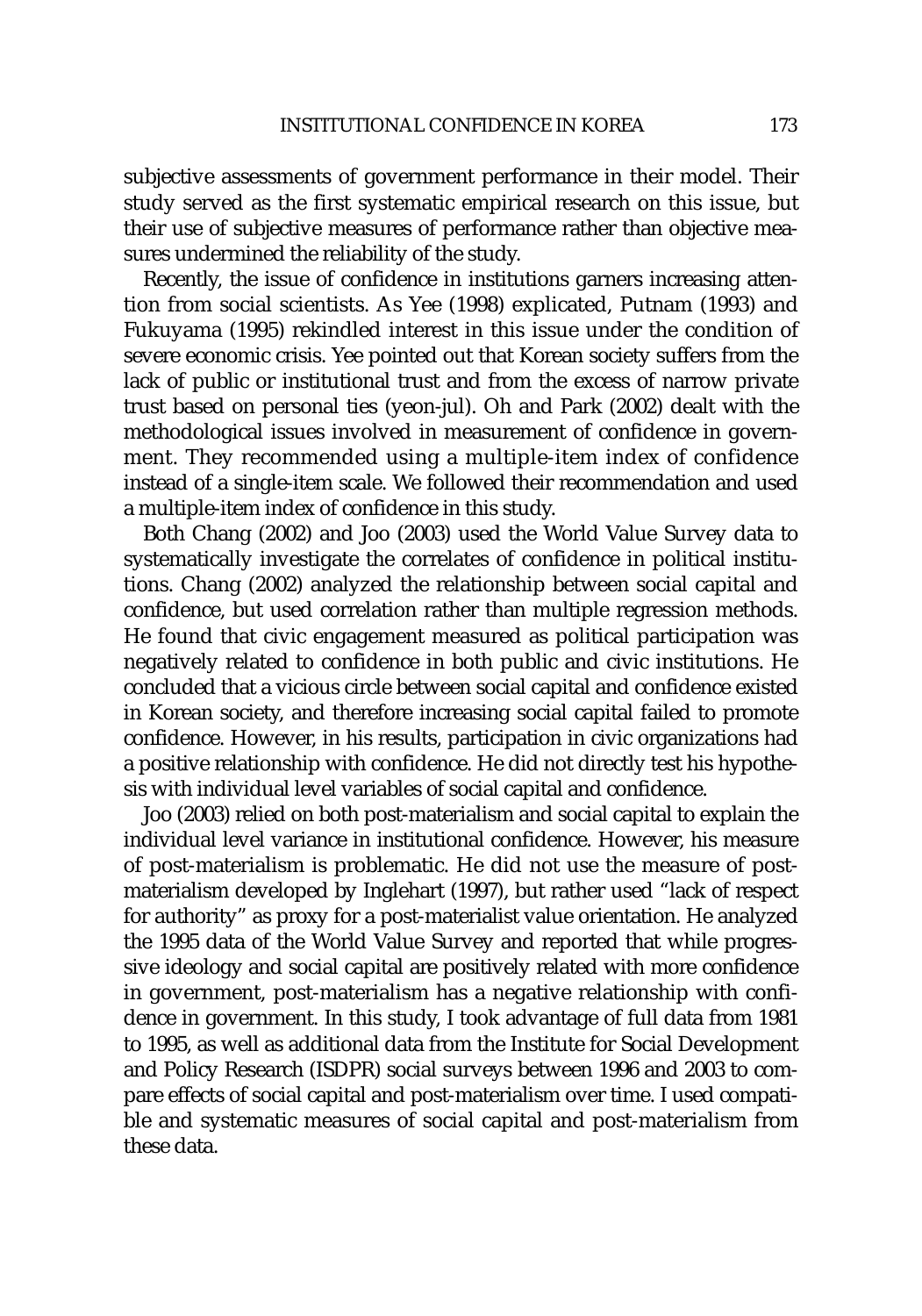# DATA, VARIABLES, AND METHODS

Data analyzed came from surveys conducted in various years between 1981 and 2003. Two sets of surveys mainly provided data. One is the World Value Survey, conducted in 1981, 1990, and 1995. The other is Social Surveys conducted by the Institute for Social Development and Policy Research (ISDPR) at Seoul National University in 1998, 2001, and 2003.

The World Values Survey is a worldwide investigation of socio-cultural and political change. This project is being carried out by an international network of social scientists, with local funding for each survey. It has conducted representative national surveys of the basic values and beliefs of the public in more than 65 societies on all six inhabited continents, containing almost 80 percent of the world's population. It builds on the European Values Surveys, first carried out in 1981. A second wave of surveys, designed for global use, was completed in 1990-1991. A third wave was carried out in 1995-1996, and a fourth wave took place in 1999-2001. South Korea has participated from the first wave of the survey, and in this study data from the surveys of 1981, 1990, and 1995 are used.

By comparing these two sets of survey data, one can see the trend of the changing level of confidence in public and civic institutions. One can also check how robust the effects of independent variables are across data from multiple surveys conducted at different time points. Sample sizes of the World Value Survey data are 970 in 1981, 1251 in 1990, and 1249 in 1995. After dropping cases with missing variables, the number of cases in the final data is 478 in 1981, 1104 in 1990, and 1204 in 1995. Sample sizes of the ISDPR survey data are 800 in 1998, 1520 in 2001, and 1200 in 2003. After eliminating cases with missing variables, 799 cases are used in the analysis for 1998, 1519 and 1198 cases are analyzed for 2001 and 2003 respectively.

I secured the dependent variable for this study from respondents' answers to various questions asking their level of confidence in each type of institution. The questions were asked in Likert-style scales ranging from one (lowest) to four or five (highest), depending on the surveys. The World Value Survey used four-point scales, while ISDPR surveys used five-point scales. I took the mean score of respondents' answers to questions asking their level of confidence in each institution. Confidence in public institutions was calculated from answers to questions about courts, government, and armed forces. Confidence in civic institutions was calculated from answers to questions about media, universities, labor unions, and non-governmental organizations.

Two variables for social capital, social trust and social participation, are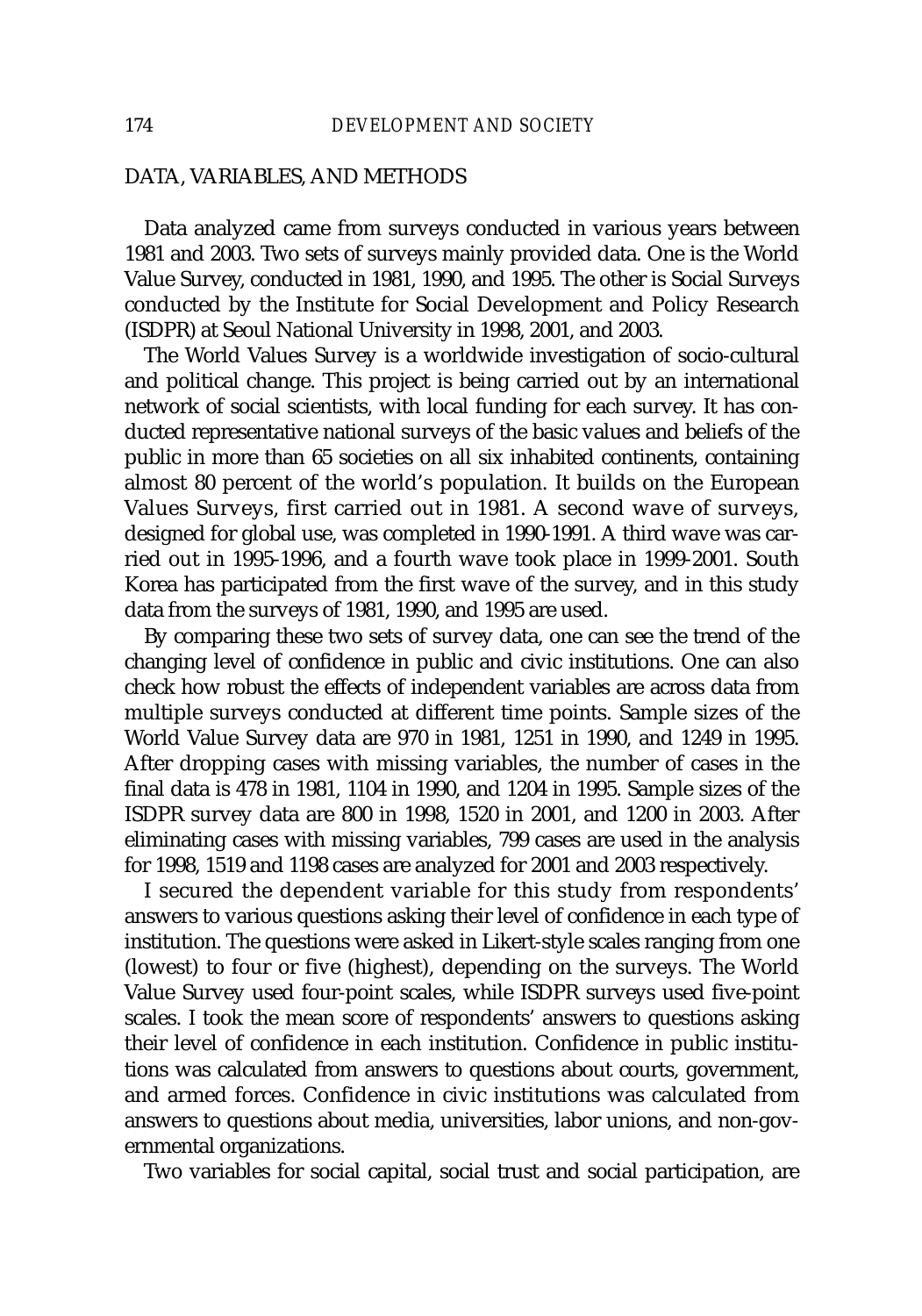measured as follows. Social trust was measured as a dichotomous variable representing whether the respondent agreed with the statement, "Most people can be trusted." Social participation was measured by taking the mean value for questions asking respondents' level of participating in such organizations as sports or recreation organizations, political parties, interest organizations, charity organizations, and non-governmental organizations. Social participation variables range from one to five, with higher values for higher levels of social participation.

Post-materialist values were measured as a multiple-item index from a set of questions asking respondents' priorities for national goals (for a detailed description of the measurement process, see Inglehart 1997: 108-130). The post-materialism index ranges from the value of one, representing materialism, to the value of six, representing post-materialism.

Respondents' self-assessed ideological orientation is measured and included in the models for the World Value Survey data. Conservative orientations are measured as one and progressive orientations are measured as ten in this variable. I expect that progressive respondents would be more skeptical about the capacity and reliability of public institutions, but more confident about those of civic institutions. The time spent on the internet is measured and included in models for the ISDPR data in 2001. Given the widely-mentioned reality that politically progressive forces utilize the internet as a means of political influence and mobilization, I expect that a person spending more time on the internet would have less confidence in public institutions, but would show no difference in confidence in civic institutions.

As background variables, I controlled for respondents' age, gender, and education, measured as the years of schooling. I also controlled for the amount of monthly household income measured in ten thousand won. I used multiple regression analyses to test the effects of social capital and cultural values measured at the individual level on the level of confidence in public and civic institutions held by the individual. I relied on OLS methods to estimate the regression coefficients of the models. For each survey data, separate regression models were applied and estimated.

# **RESULTS**

Figure 1 shows the changing levels of confidence in public and civic institutions. I converted original four and five-point indices into percentages in order to make them comparable over time. Confidence in public and civic institutions shows a general tendency of decline. The tendency is more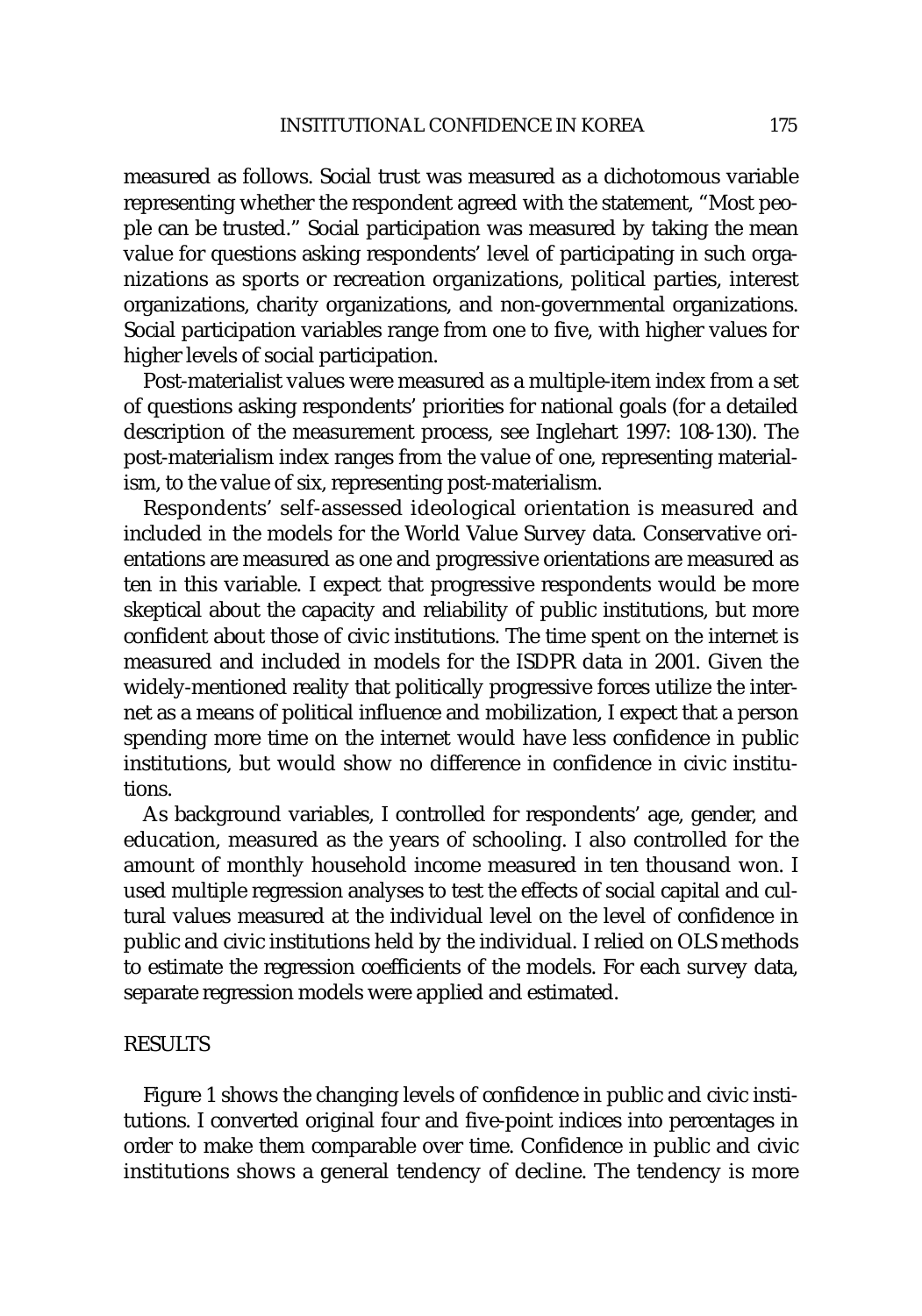

SOURCES: WORLD VALUE SURVEY (1981, 1990, 1995)

ISDPR SOCIAL SURVEY (1998, 2001, 2003)

emphasized for public institutions. People tend to have more confidence in civic institutions than in public institutions.

Table 2. shows estimates from a model predicting the level of confidence in public institutions for the World Value Surveys of 1980, 1990, and 1995.

In 1980, respondents' age, education, and post-materialist values are not measured, and therefore these variables are not included in the model for 1980. The effect of social trust is positive, while the effect of social participation is negative, and both effects are not significant (p>0.05). The effect of political ideology is statistically significant  $(p<0.01)$ , and the more progressive person tends to show lower confidence. Higher household income tends to lower confidence, and the effect is statistically significant  $(p<0.01)$ . The gender effect is statistically not significant (p>0.05). Overall, the model explains 8.9 percent of the total variance of the data.

In 1990, the effects of social trust and social participation are positive, but the effects are not statistically significant (p>0.05). The effect of post-materialism is statistically significant  $(p<0.01)$ , and having post-materialist values lowers confidence in public institutions. The effect of political ideology is statistically significant  $(p<0.01)$  and the more progressive person tends to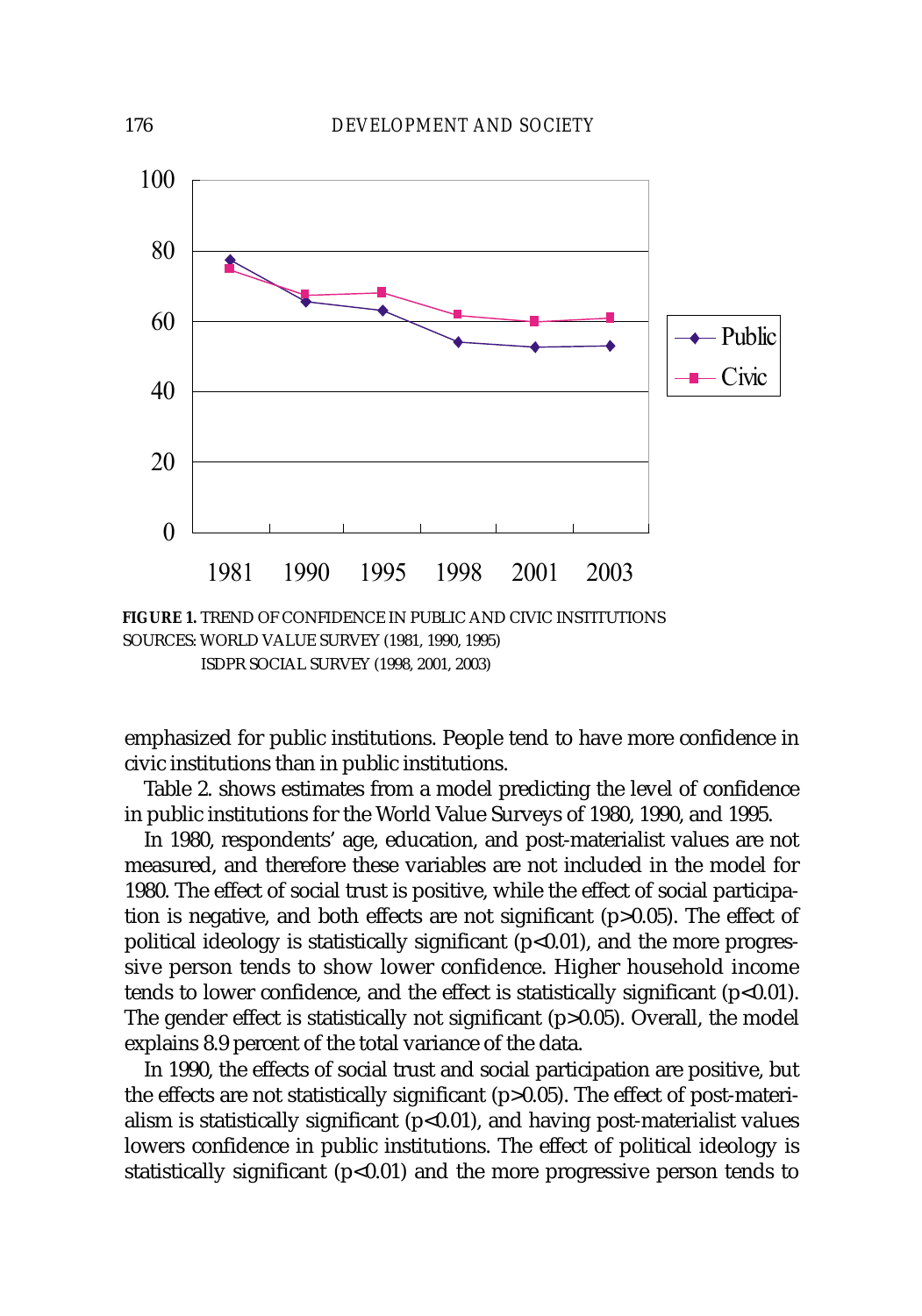|                             | 1980                    |       | 1990                    |       | 1995                    |       |
|-----------------------------|-------------------------|-------|-------------------------|-------|-------------------------|-------|
|                             | coefficient<br>estimate | S.E   | coefficient<br>estimate | S. E  | coefficient<br>estimate | S. E  |
| Intercept                   | 3.458                   | 0.083 | 3.167                   | 0.096 | 2.736                   | 0.109 |
| Gender(female=1)            | 0.057                   | 0.058 | $-0.089$                | 0.035 | 0.006                   | 0.030 |
| Age                         |                         |       | 0.006                   | 0.002 | 0.004                   | 0.001 |
| Education                   |                         |       | $-0.100$                | 0.015 | $-0.093$                | 0.015 |
| Household Income            | $-0.059$                | 0.011 | $-0.007$                | 0.007 | $-0.002$                | 0.008 |
| <b>Social Trust</b>         | 0.046                   | 0.059 | 0.028                   | 0.036 | 0.094                   | 0.032 |
| <b>Social Participation</b> | $-0.213$                | 0.173 | 0.066                   | 0.089 | 0.195                   | 0.060 |
| Political Ideology          | $-0.050$                | 0.012 | $-0.044$                | 0.008 | 0.014                   | 0.007 |
| Post-materialism            |                         |       | $-0.075$                | 0.015 | $-0.058$                | 0.014 |
| $R^2$                       | 0.089                   |       | 0.191                   |       | 0.135                   |       |
| N                           | 478                     |       | 1104                    |       | 1204                    |       |

**TABLE 2.** ESTIMATES FROM MODELS OF CONFIDENCE IN PUBLIC INSTITUTIONS (WORLD VALUE SURVEY)

show lower confidence. Among the background variables, age, gender, and education have significant effects ( $p$ <0.01). Female respondents show lower confidence, and younger and highly educated respondents' confidence levels are lower. After controlling for education, the significance of the income effect disappears. Of the total variance, 19.1 percent is explained by the model.

In 1995, the effect of social trust and social participation are statistically significant  $(p<0.01)$ , and both variables representing social capital increase the level of institutional confidence. The effect of post-materialist values is statistically significant ( $p$ <0.01), and respondents with post-materialist values show a lower level of confidence. The effect of political ideology is significant  $(p<0.05)$ , but the direction is reversed from previous years. Among the background variables, the effects of age and education are statistically significant  $(p<0.01)$ , and young age and a high level of education lower institutional confidence. Gender and income effects are not statistically significant (p>0.05). Overall, 13.5 percent of the variance in confidence level is explained by the model.

Table 3 shows estimates from models predicting level of confidence in civic institutions for the World Value Surveys of 1980, 1990, and 1995.

In 1980, as in the model for confidence in public institutions, variables for age, education, and post-materialism are not measured and therefore not included in the model. The effect of social trust on confidence is negative and statistically significant ( $p$ <0.01). This result is contrary to the result from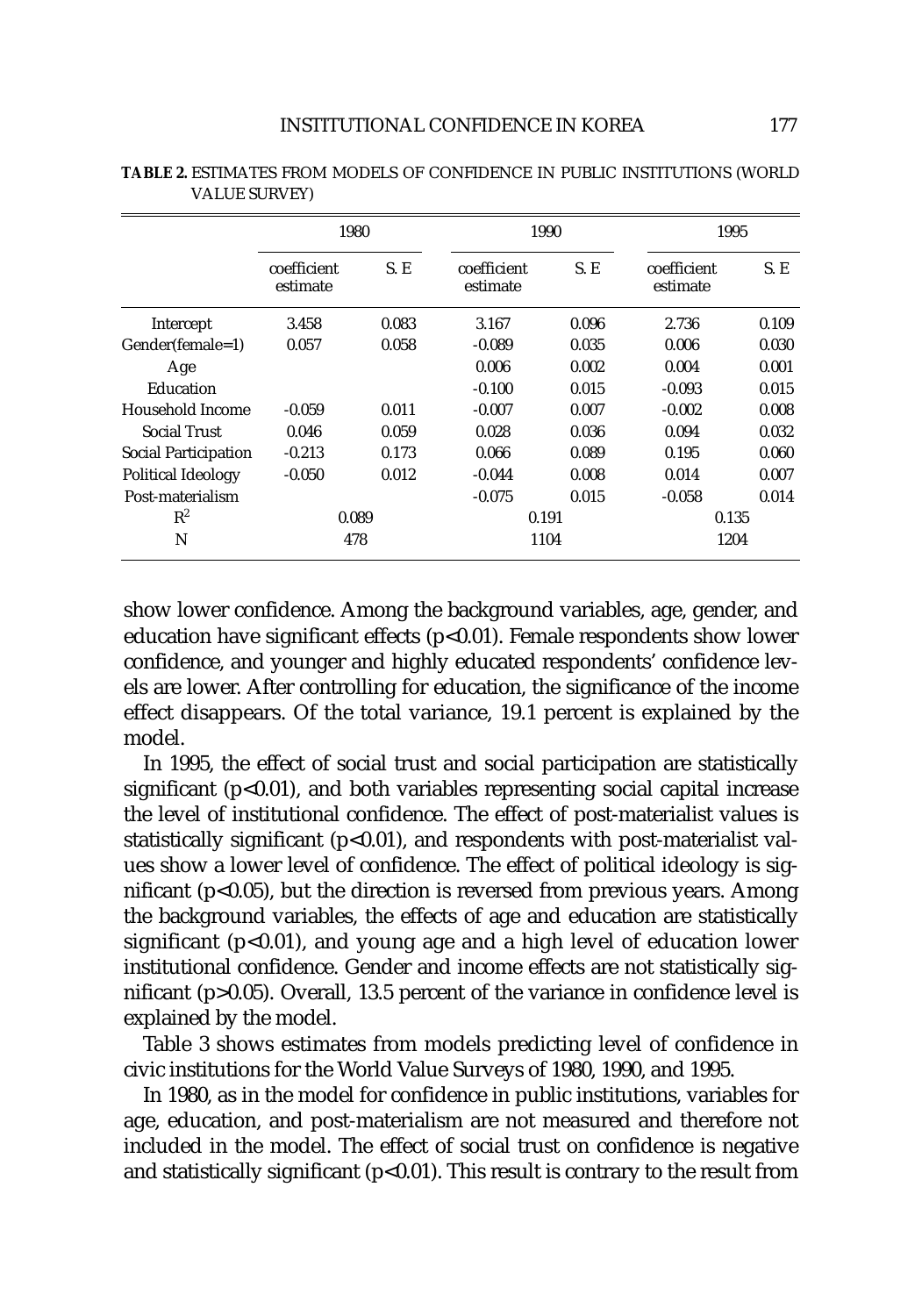|                      | 1980                    |       |                         | 1990  |                         | 1995  |  |
|----------------------|-------------------------|-------|-------------------------|-------|-------------------------|-------|--|
|                      | coefficient<br>estimate | S.E   | coefficient<br>estimate | S.E   | coefficient<br>estimate | S.E   |  |
| Intercept            | 3.260                   | 0.084 | 2.892                   | 0.095 | 2.756                   | 0.104 |  |
| Gender(female=1)     | 0.115                   | 0.059 | 0.005                   | 0.034 | 0.063                   | 0.028 |  |
| Age                  |                         |       | 0.002                   | 0.002 | $-0.002$                | 0.001 |  |
| Education            |                         |       | $-0.043$                | 0.015 | $-0.034$                | 0.014 |  |
| Household Income     | $-0.067$                | 0.011 | $-0.026$                | 0.007 | 0.001                   | 0.007 |  |
| <b>Social Trust</b>  | $-0.039$                | 0.013 | $-0.010$                | 0.008 | 0.019                   | 0.007 |  |
| Social Participation | 0.037                   | 0.060 | 0.003                   | 0.035 | 0.005                   | 0.030 |  |
| Political Ideology   | 0.156                   | 0.175 | 0.064                   | 0.087 | 0.117                   | 0.057 |  |
| Post-materialism     |                         |       | 0.013                   | 0.015 | 0.007                   | 0.013 |  |
| $R^2$                | 0.089                   |       | 0.038                   |       | 0.023                   |       |  |
| N                    | 478                     |       | 1104                    |       | 1204                    |       |  |

|                      |  |  |  | <b>TABLE 3. ESTIMATES FROM MODELS OF CONFIDENCE IN CIVIC INSTITUTIONS (WORLD</b> |  |
|----------------------|--|--|--|----------------------------------------------------------------------------------|--|
| <b>VALUE SURVEY)</b> |  |  |  |                                                                                  |  |

the model for confidence in public institutions. Social participation, another variable related to social capital, has a positive effect on confidence in civic institutions, but it is not statistically significant (p>0.05). Progressive ideology has a positive effect on confidence in civic institutions, but the effect is not significant (p>0.05). Higher household income is negatively related to confidence in civic institutions ( $p<0.01$ ). The effect of gender is not statistically significant (p>0.05). Overall, the model explains 8.9 percent of the total variance in the data.

In 1990, the effect of social trust remains negative, but statistical significance disappears (p>0.1). Social participation has a positive but not significant effect on confidence in civic institutions (p>0.1). Post-materialist values and progressive ideology make no significant difference in the level of confidence in civic institutions (p>0.1). Among the background variables, the effects of education and household income are statistically significant (p<0.01), and a high level of education and household income are related with low levels of confidence in civic institutions. Gender and age effects are not statistically significant  $(p>0.1)$ . The proportion of the total variance explained by the model is only 3.8 percent.

In 1995, social trust has a significant positive effect on confidence in civic institutions ( $p$ <0.05). The effect of social participation is positive but not statistically significant (p>0.1). Post-materialist values and progressive ideology have no significant effects. Among the background variables, gender, age, and education have significant effects on confidence in civic institutions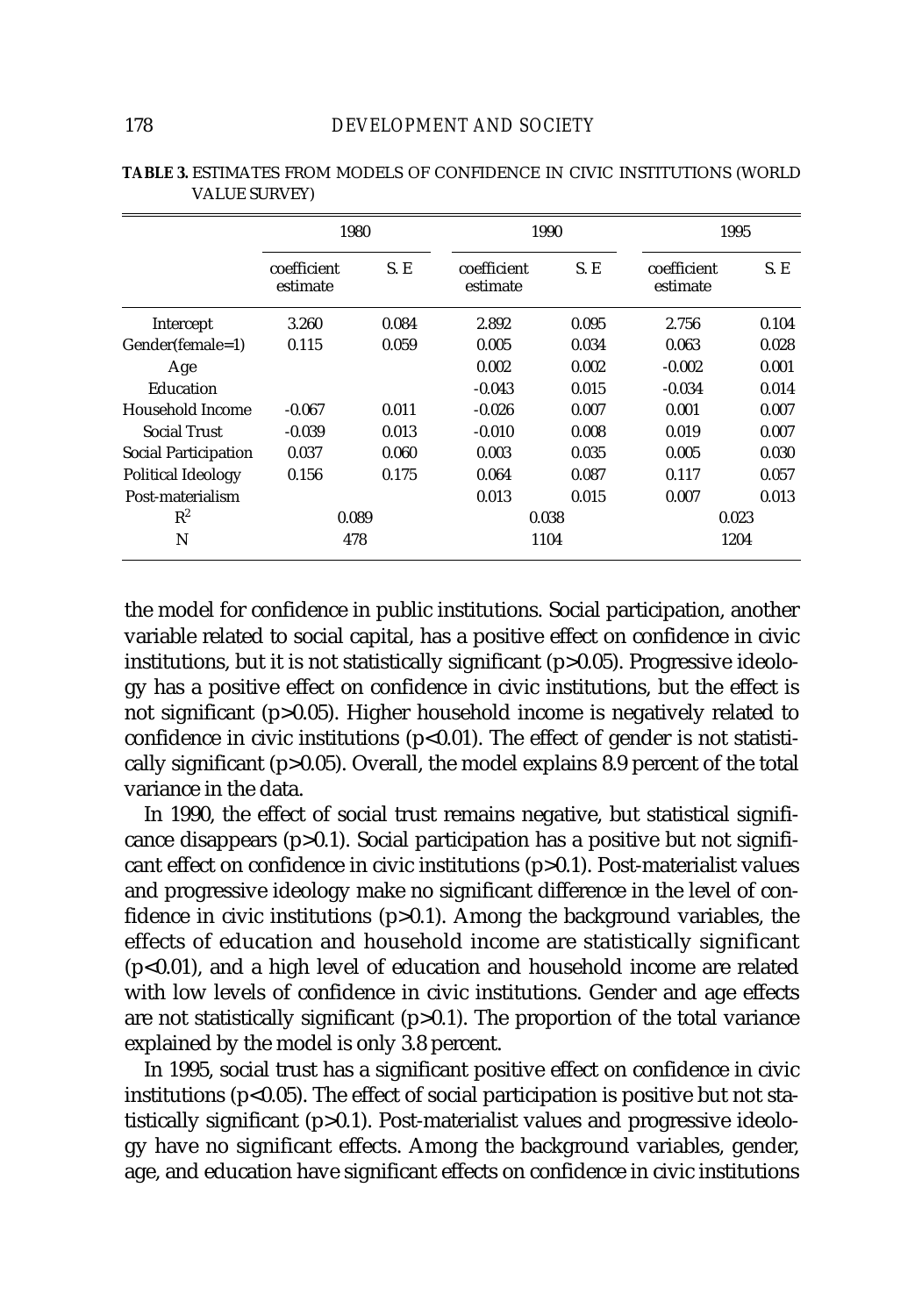|                      | 1998                    |       |                         | 2001  | 2003                    |       |
|----------------------|-------------------------|-------|-------------------------|-------|-------------------------|-------|
|                      | coefficient<br>estimate | S. E  | coefficient<br>estimate | S. E  | coefficient<br>estimate | S. E  |
| Intercept            | 2.273                   | 0.222 | 1.732                   | 0.179 | 2.598                   | 0.171 |
| Gender(female=1)     | 0.042                   | 0.054 | 0.120                   | 0.038 | $-0.023$                | 0.040 |
| Age                  | 0.004                   | 0.028 | 0.005                   | 0.002 | 0.006                   | 0.002 |
| Education            | $-0.006$                | 0.010 | 0.004                   | 0.007 | $-0.022$                | 0.008 |
| Household Income     | 0.000                   | 0.001 | 0.000                   | 0.000 | 0.000                   | 0.000 |
| <b>Social Trust</b>  | 0.258                   | 0.041 | 0.171                   | 0.031 | 0.068                   | 0.021 |
| Social Participation | $-0.101$                | 0.094 | 0.282                   | 0.065 | 0.061                   | 0.077 |
| Post-materialism     | $-0.109$                | 0.023 | $-0.031$                | 0.018 | $-0.046$                | 0.021 |
| Internet Use Time    |                         |       |                         |       | 0.000                   | 0.000 |
| $R^2$                | 0.077                   |       | 0.052                   |       | 0.06                    |       |
| N                    |                         | 799   | 1519                    |       | 1198                    |       |

**TABLE 4.** ESTIMATES FROM MODELS OF CONFIDENCE IN PUBLIC INSTITUTIONS (ISDPR SOCIAL SURVEY)

 $(p<0.05)$ .

Table 4 presents estimates from models predicting confidence in public institutions for ISDPR surveys of 1998, 2001, and 2003.

In 1998, the effects of social trust on confidence in public institutions is positive and statistically significant (p<0.01). The effect of social participation is negative but not statistically significant (p>0.1). Respondents with post-materialist values tend to show a lower level of confidence in public institutions, and the effect is statistically significant  $(p<0.01)$ . None of the background variables have statistically significant effects on confidence in public institutions. Overall, the model explains 7.7 percent of the total variance in the data.

In 2001, the effects of social trust and social participation on confidence in public institutions are both significant  $(p<0.01)$  and positive. Being a postmaterialist lowers the level of confidence in public institutions. Among the background variables, age and gender have significant effects (p<0.01). Aged people and women tend to show more confidence in public institutions. Socio-economic background variables such as education or income do not show significant effects; 5.2 percent of the total variance is explained by the model.

In 2003, social trust and social participation have positive effects on confidence in public institutions, but only the effect of social trust is significant (p<0.01). The effect of post-materialist values is negative and significant (p<0.05). In 2003, the time spent on the internet was added to the model. Its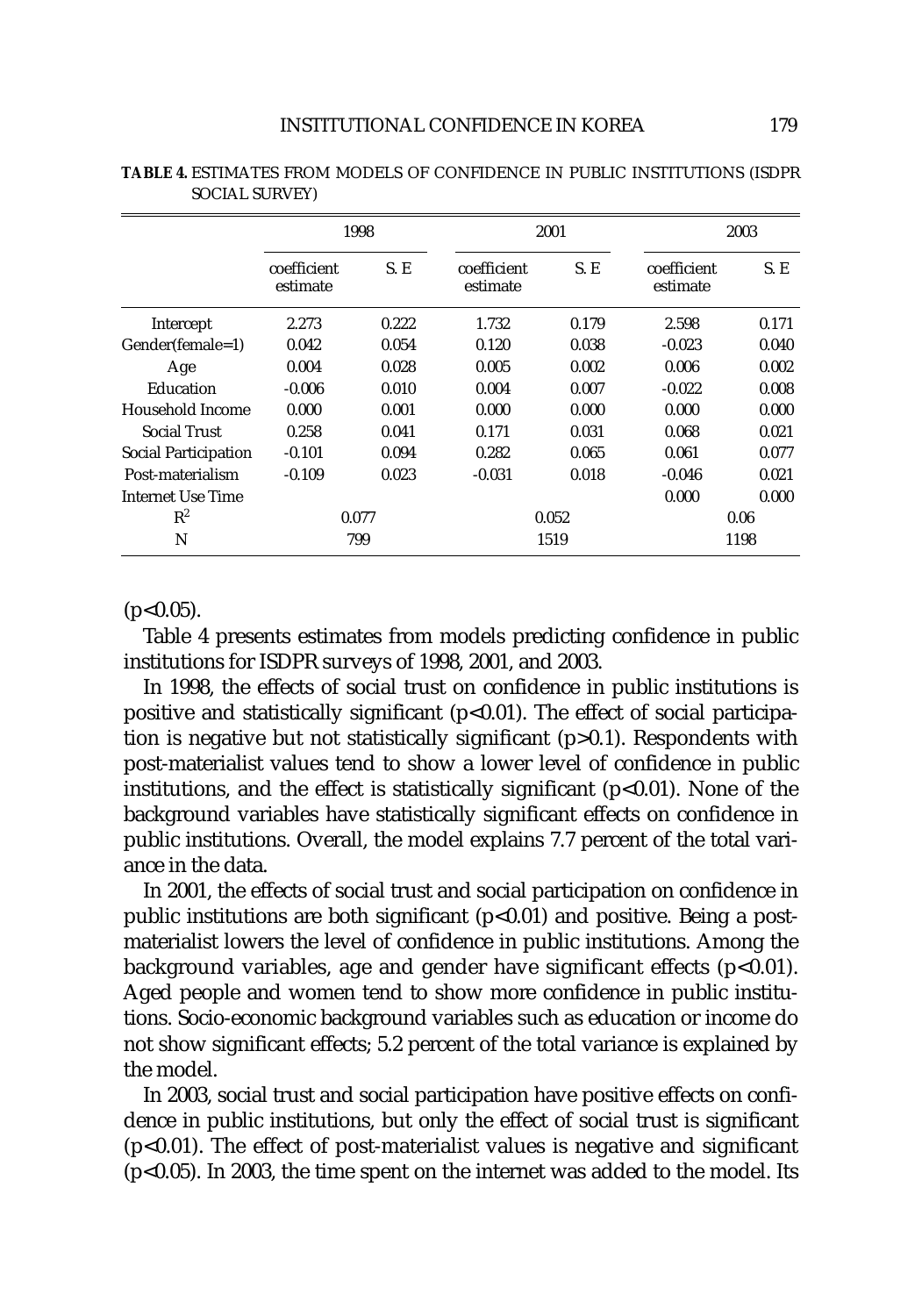|                      | 1998                    |       |                         | 2001  | 2003                    |       |
|----------------------|-------------------------|-------|-------------------------|-------|-------------------------|-------|
|                      | coefficient<br>estimate | S. E  | coefficient<br>estimate | S.E   | coefficient<br>estimate | S.E   |
| Intercept            | 2.824                   | 0.196 | 2.605                   | 0.177 | 3.229                   | 0.156 |
| Gender(female=1)     | $-0.003$                | 0.048 | 0.109                   | 0.038 | $-0.046$                | 0.036 |
| Age                  | $-0.008$                | 0.025 | 0.002                   | 0.002 | 0.000                   | 0.002 |
| Education            | $-0.007$                | 0.009 | 0.000                   | 0.007 | $-0.016$                | 0.007 |
| Household Income     | 0.001                   | 0.001 | 0.000                   | 0.000 | 0.000                   | 0.000 |
| <b>Social Trust</b>  | 0.126                   | 0.036 | 0.058                   | 0.031 | 0.036                   | 0.018 |
| Social Participation | 0.102                   | 0.083 | 0.151                   | 0.064 | $-0.099$                | 0.070 |
| Post-materialism     | $-0.010$                | 0.021 | $-0.023$                | 0.017 | $-0.011$                | 0.019 |
| Internet Use Time    |                         |       |                         |       | 0.000                   | 0.000 |
| $R^2$                | 0.021                   |       | 0.020                   |       | 0.012                   |       |
| N                    |                         | 799   | 1519                    |       | 1198                    |       |

| <b>TABLE 5. ESTIMATES FROM MODELS OF CONFIDENCE IN CIVIC INSTITUTIONS (ISDPR</b> |  |  |  |
|----------------------------------------------------------------------------------|--|--|--|
| <b>SOCIAL SURVEY)</b>                                                            |  |  |  |

effect, however, is not significant. Among other variables, age and education have significant effects on confidence in public institutions ( $p<0.01$ ). Aging tends to increase confidence, while education tends to lessen confidence. Overall, 6 percent of the variance is explained by the model.

Table 5 presents estimates from a model predicting confidence in civic institutions for ISDPR surveys of 1998, 2001, and 2003.

In 1998, social trust has a positive and significant  $(p<0.01)$  effect on confidence in civic institutions. The effect of social participation and post-materialism are not statistically significant (p>0.05). None of background variables significantly affect confidence in civic institutions. Overall, the model explains only 2.1 percent of the total variance.

In 2001, social participation has a significant  $(p<0.01)$  and positive effect on confidence in civic institutions. The effects of social capital is positive but not statistically significant. Post-materialist values have a negative and nonsignificant effect on confidence in civic institutions. Among the background variables, only gender has a significant effect  $(p<0.01)$ , and female respondents show higher levels of confidence. Overall, 2 percent of the variance is explained by the model.

In 2003, social capital has a significant ( $p$ <0.05) and positive effect on confidence in civic institutions. Effects of social participation and post-materialism are not significant. Time spent on internet use has no significant effect on confidence in civic institutions. Among background variables, education affects confidence in civic institutions significantly (p<0.05) in the negative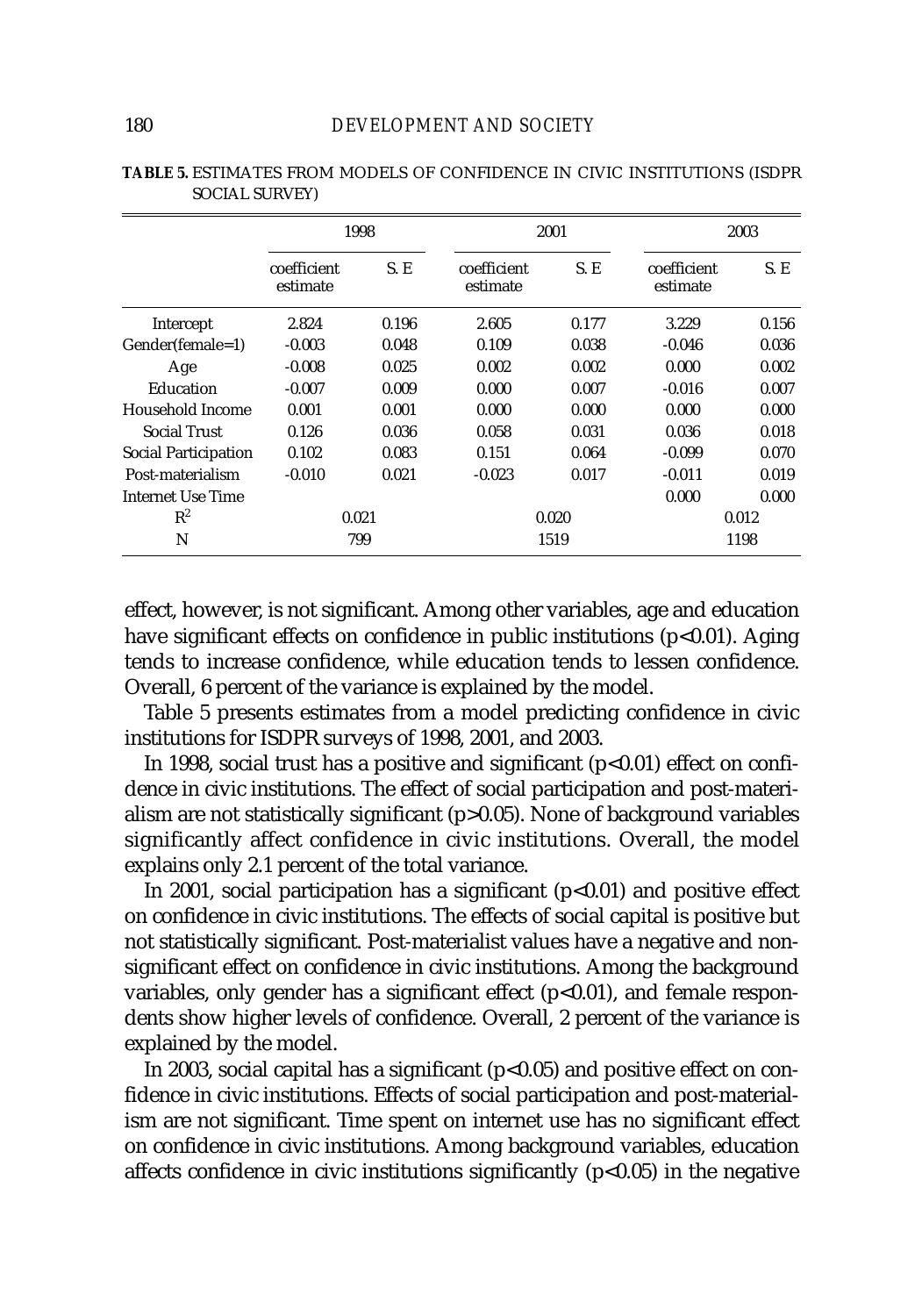# direction. Altogether, the model explains only 1.2 percent of the variance.

## SUMMARY AND DISCUSSION

The results from regression models show that social trust and social participation, two aspects of social capital, tend to have positive effects on confidence in both public and civic institutions. Significance of effects varies by year and is more pronounced for public institutions. Post-materialist values have a negative effect on confidence in public institutions, but have no significant effect on confidence in civic institutions. Despite some variance in statistical significance of the effects, the relationships between independent and dependent variables appear consistent across surveys. Therefore, it can be stated that confidence in institutions increases with social capital, but declines with post-materialism.

Overall fit of the models is not very good. Only two out of nine models explain more than 10 percent of the variance in confidence. Explanatory power of the model is especially weak for civic institutions. However, the situation is similar for other studies on institutional confidence in other societal contexts (Norris 1999; Mishler and Rose 1997, 2001; Joo 2003). We can only say that much unexplained variance remains in institutional confidence.

If social capital and post-materialism affect confidence in institutions at the individual level, would changes in the level of institutional confidence result from changing levels of social capital and post-materialism, if we look at the trend over time? In other words, how much do social capital and post-materialism explain the decline in confidence that we have seen in Figure 1? Post-materialism became more prevalent between 1981 and 2001. Recently, however, post-materialism shows slight decline. Therefore, we can say that the growing influence of post-materialism accounts for some of the decline in confidence. Social trust consistently declines over the period between 1981 and 2003. However, the level of social participation is on the rise, especially for the period between 1981 and 2001. Therefore, the effect of social capital seems mixed in that while rising social participation has a positive effect on confidence, declining social trust has the opposite negative effect.

## REFERENCES

Almond, Gabriel and Sidney Verba. 1963. *The Civic Culture: Political Attitudes and Democracy in Five Nations. Princeton*: Princeton University Press.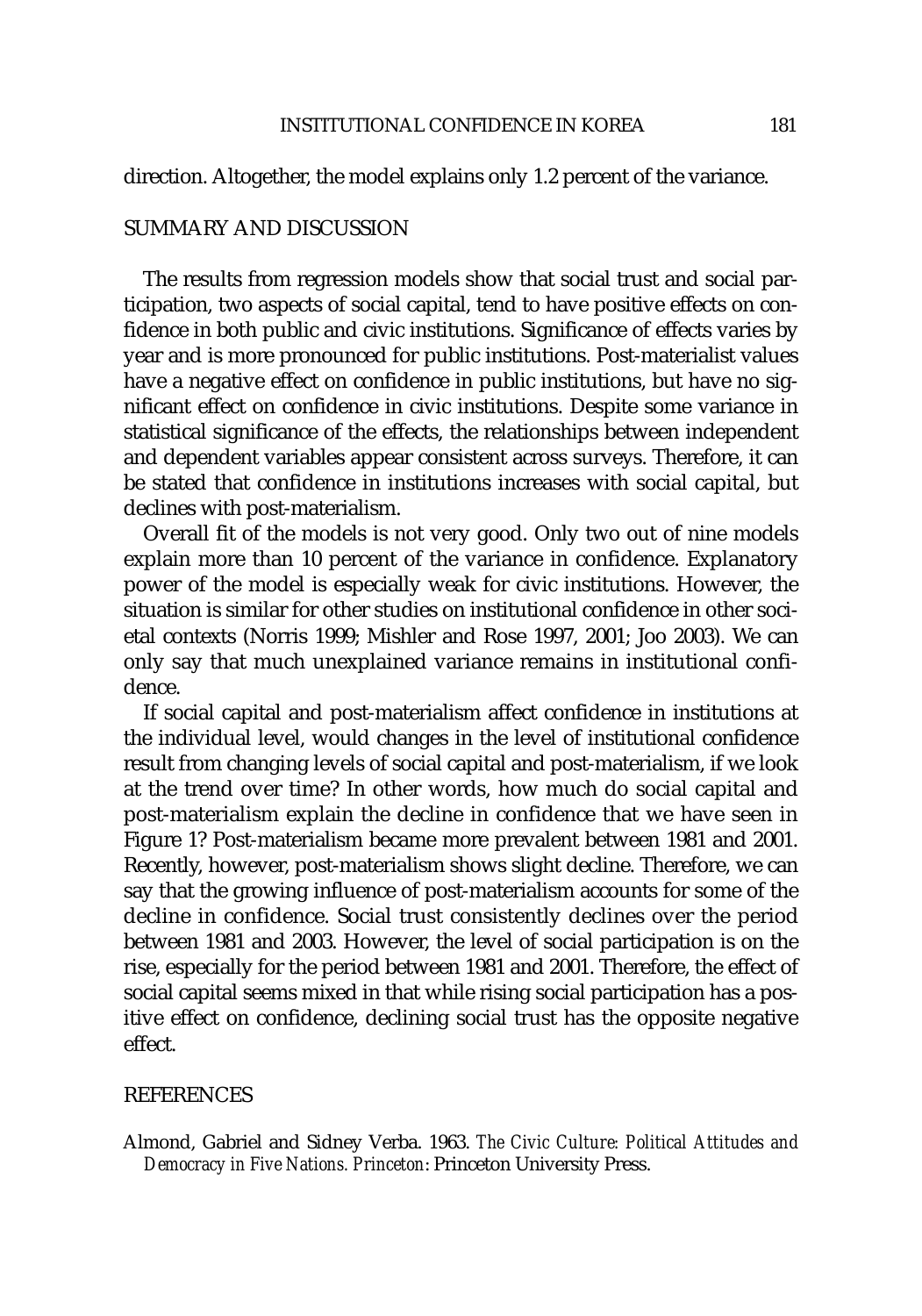- Bae Byong Ryong and See Won Lee. 1988. "Jeongbu boolshinui woningwa gyeolgwa" (Antecedents and Consequences of Distrust in Government). *Hanguk Haengjeonghakbo* (Korean Public Administration Review) 22(2): 393-427.
- Barber, Bernard. 1983. *The Logic and Limits of Trust*. New Brunswick, NJ: Rutgers University Press.
- Brehm, John and Wendy Rahn. (1997). "Individual-Level Evidence for the Causes and Consequences of Social Capital." *American Journal of Political Science* 41(3): 999-1023.
- Chang Kyong Sup. 1999. "Compressed Modernity and Its Discontents: South Korean Society in Transition," *Economy and Society* 28(1): 30-55.
- Chang Soo Chan. 2002. "Hanguk sawheye natanan aksoonwhanui cycle kyeolsache chamyeo, sawhejabon, grigo jeongbu shiloe" (Cycle of Vicious Circle in Korean Society: Civic Engagement, Social Capital, and Confidence in Political Institutions). *Hanguk Jeongchihakhwebo* (The Korean Political Science) 36(1): 87-112.
- Choi Jang-Jip. 2002. *Minjuwha ihooui Minjuwha* (Democracy after Democratization: Conservative Origin and Current Crisis of Korean Democracy.) Seoul: Humanitas Publisher.
- Coleman, James. 1990. *Foundations of Social Theory*. Cambridge, MA, Harvard University Press.
- Earle, Timothy and George Cvetkovich. 1995. *Social Trust: Toward a Cosmopolitan Society*. New York: Praeger.
- Fukuyama, Francis. 1995. *Trust: The Social Virtues and the Creation of Prosperity*. New York: Free Press.
- Hardin, Russel. 2002. *Trust and Trustworthiness.* New York: Russell Sage Foundation.
- Heimer, Carole. A. 2001. "Solving the Problem of Trust" In. *Trust in Society.* Edited by K. S. Cook. Pp 41-88. New York: Russell Sage Foundation.
- Inglehart, Ronald. 1990. *Culture Shift in Advanced Industrial Society*. Princeton: Princeton University Press.
	- \_\_\_\_\_\_. 1997. *Modernization and Postmodernization: Cultural, Economic, and Political Change in 43 societies*. Princeton: Princeton University Press.
- Joo, Seong Soo. 2003. "Jeongbuyi shiloe wigiwa NGOwa partnership daean" (Crisis of Confidence in Government and Alternative of Partnership with NGO). *Hanguk Haejeong Yoengu* (Korean Public Administration Research) 12(2): 186-210.
- Kim In Young eds. 2002. *Hanguksawhe Shiluewa Boolshinui Gujo* (Structure of Trust and Distrust in Korean Society).Seoul: Sohwa.
- Klingemann, Hans-Dieter and Dieter Fuchs eds. 1995. *Citizens and the State: Vol. 1 of Beliefs in Government*. Oxford: Oxford University Press.
- Lipset, Seymour. M. and William Schneider. 1987. *The Confidence Gap: Business, Labor, and Government in the Public Mind*. Baltimore, Johns Hopkins University Press.
- Luhmann, Nicholas. 1988. "Familiarity, Confidence, Trust: Problems and Alternatives." Diego Gambetta, *Trust: Making and Breaking Cooperative Relations*, pp. 94-107. New York: Basil Blackwell.
- Miller, Arthur. 1974. "Political Issues and Trust in Government: 1964-1970." *American Political Science Review* 68(3): 951-73.
- Mishler, William. and Richard Rose. 1997. "Trust, Distrust and Skepticism: Popular Evaluation of Civil and Political Institutions in Post-Communist Societies." *The*